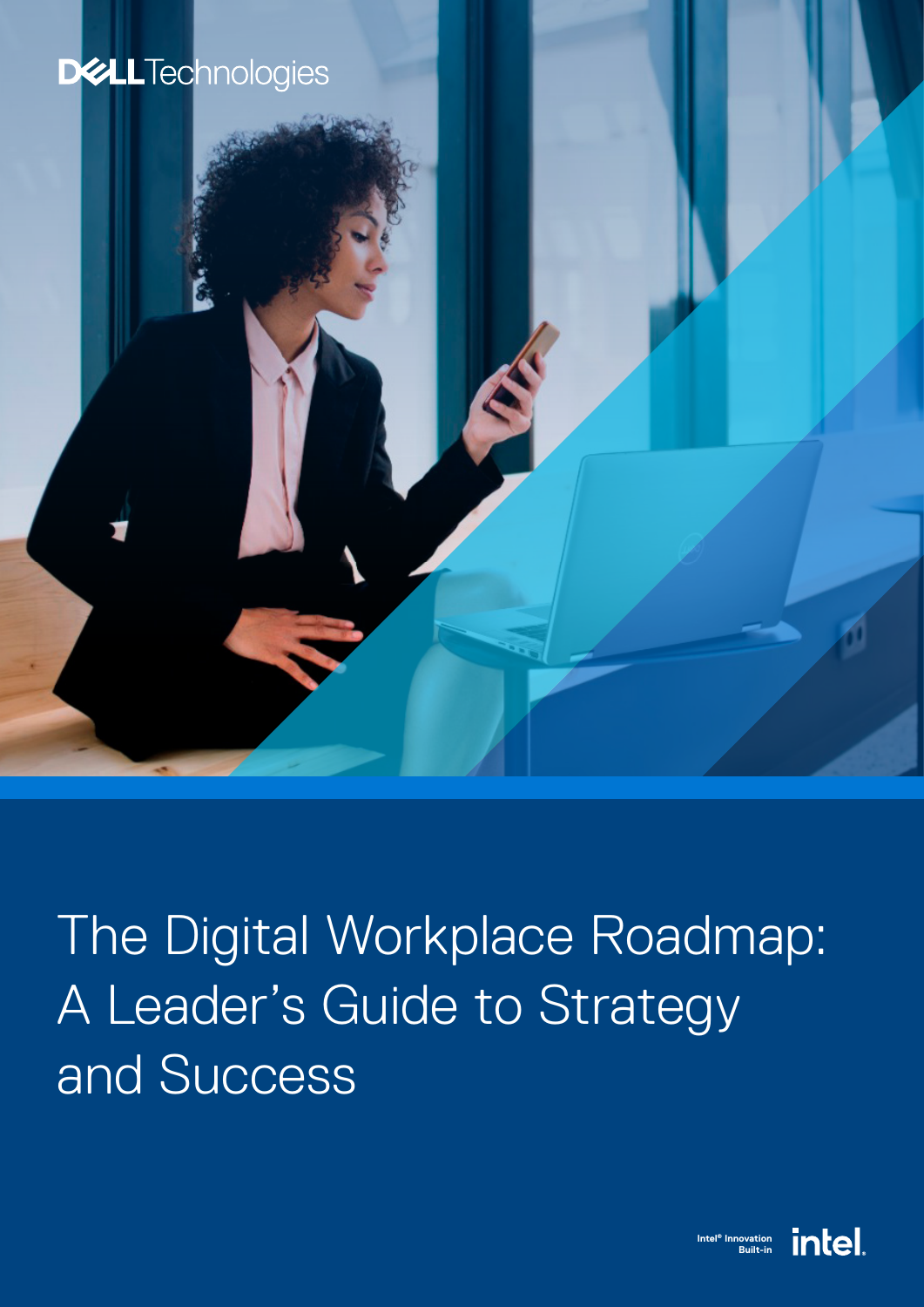

The digital world is transforming rapidly, and the future belongs to leaders who equip their teams and operations to thrive in any location. Remote and hybrid working environments have become standard as an everyday reality, with more than one in two employees now working remotely.1

Evolving the digital workplace needs to be a top priority for every organization; research shows the number of remote users has nearly tripled over the last 12 months.<sup>2</sup> The research further reveals organizations that have responded quickly and embraced this normal wide-scale are seeing success not only in resiliency but also in improved employee satisfaction and engagement.<sup>2</sup>

Visionary CIOs are taking action today to prepare their organization for the future of work by rethinking how they enable their teams to seamlessly perform from anywhere—whether that experience takes place completely remotely, at the office or as a hybrid combination.

To help you prepare, these are the six core technology capabilities you'll need to develop to enact a future-focused, digital workplace strategy.

## Table of contents:

| · Personalized digital workspaces for users                         | 3 |
|---------------------------------------------------------------------|---|
| · Intelligent collaboration between users and devices               | 3 |
| • Flexible options for technology consumption                       | 4 |
| • A secure digital workplace environment through intrinsic security | 5 |
| · A scalable hybrid cloud strategy                                  | 6 |
| · A modern networking experience                                    | 6 |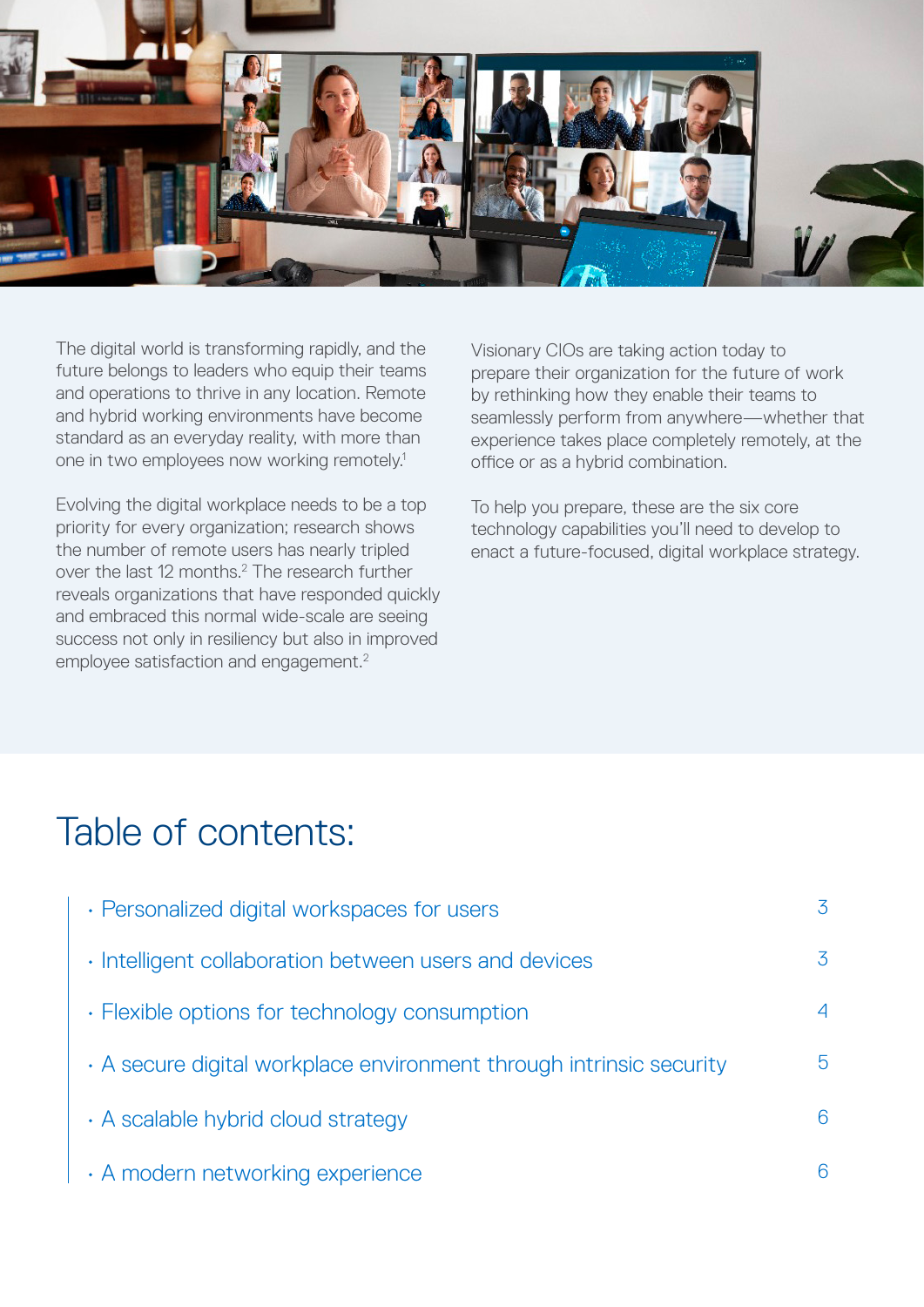#### <span id="page-2-0"></span>1. Personalized digital workspaces for users

Creating a digital workplace that enables users to work and learn from anywhere is vital. To deliver seamless productivity, you must provide personalized user experiences and intelligent collaboration.

An effective digital workplace strategy is flexible enough to meet the needs of every user's workstyle using the most secure, efficient and responsive technologies. Modern devices, peripherals and software combine to improve the user experience, providing the right tools and resources at the right time, while eliminating the frustrations of inefficient systems.

Providing a personalized user experience is one of the most effective ways to create a winning organizational culture with highly-satisfied employees.

Leading organizations with a sophisticated device environment see a 21% improvement in productivity, which is 62% more than organizations with less mature device environments. and earn a 6.4x higher user satisfaction score<sup>3</sup>

By enabling IT to manage PCs, software and infrastructure as-a-service, CIOs ensure employees work with the right technology for their roles and can focus on their work instead of their PC.

### 2. Intelligent collaboration between users and devices

Even if employees are working away from the office, they still maintain close contact with their colleagues and their organization's data. Since making the shift to remote work:

> 62% of respondents say that collaboration has either increased or stayed the same;<sup>4</sup>

76% say that resource sharing between offices has increased.4

Capabilities like automation and artificial intelligence (AI)-powered software enable employees to leverage an intelligent digital workplace that learns and adapts to meet their needs.

For example, Dell Optimizer is a built-in, AI-based optimization software that learns and responds to the way employees work. By automatically reducing background noise, prioritizing bandwidth for conferencing apps and managing the performance of the most commonly used applications, it lets employees make the most of their work without the need for manual adjustments.

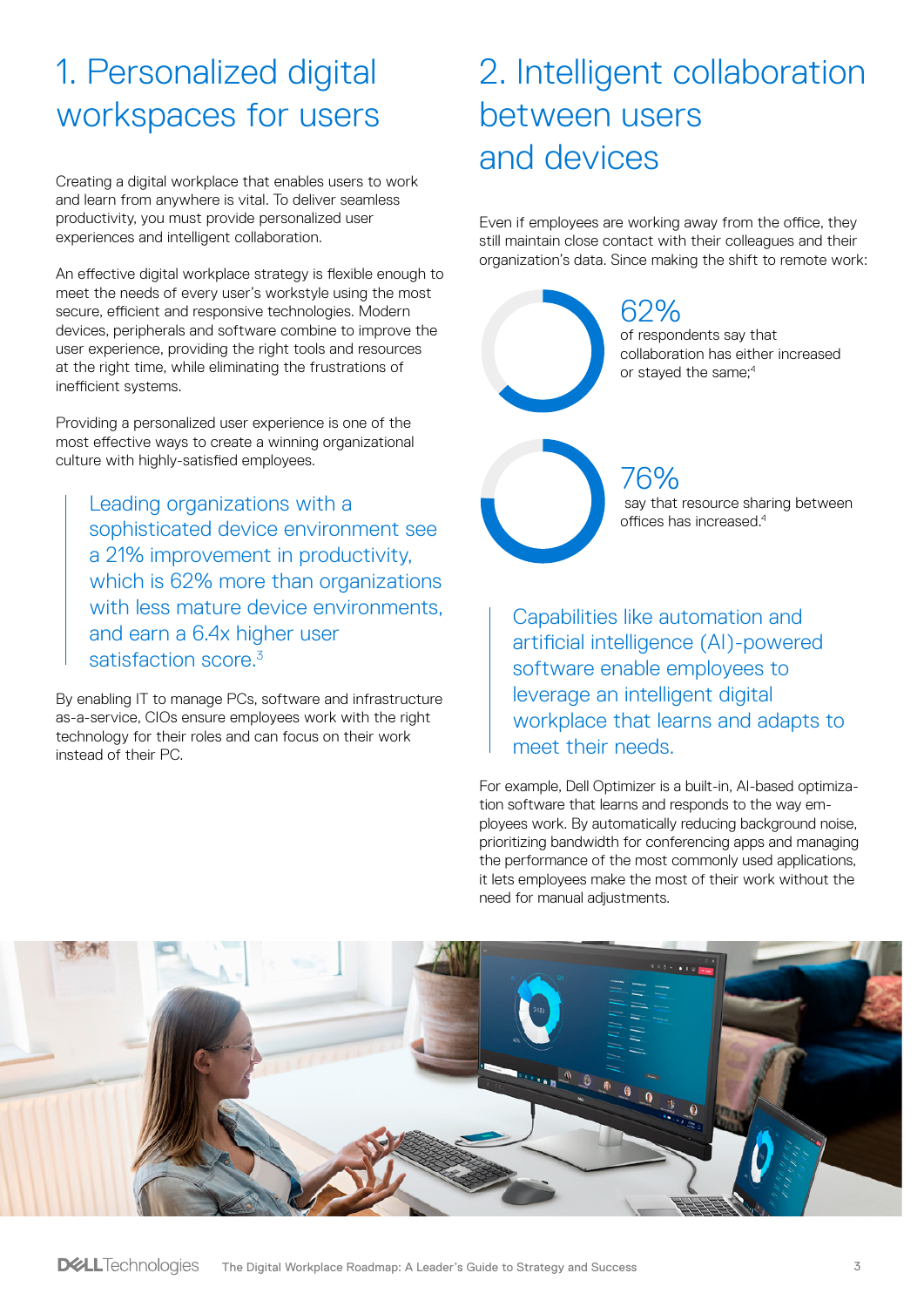<span id="page-3-0"></span>

#### 3. Flexible options for technology consumption

Maximizing simplicity, choice and control across your IT environment is critical to steering your organization to success. It needs to be easy and cost-effective to acquire, consume and pay for new technologies or capabilities in response to evolving business or user needs. Flexible technology consumption and as-a-service delivery models are proven paths for IT to scale resources, when and where needed—without disruption.

Consider PC-as-a-Service (PCaaS) as an example. By taking a PCaaS approach, your IT team can outsource end-to-end PC services, including hardware, deployment, support, asset recovery and transitioning to new devices.



Dell PCaaS has been found to save 5.26 hours of IT support labor per device over the lifecycle while reducing help desk tickets by 20-35%, freeing IT to redeploy their time towards more strategic initiatives instead of PC tech support.<sup>5, 6</sup>

In addition, PCaaS lets your team manage the PC lifecycle for one simple, predictable monthly cost so you can control costs and free up CAPEX for other digital initiatives.

Flexible technology consumption through increasing your as-a-Service strategy is more important than ever, yielding leaders and their organizations new levels of flexibility and scalability as business and macroenvironmental needs change.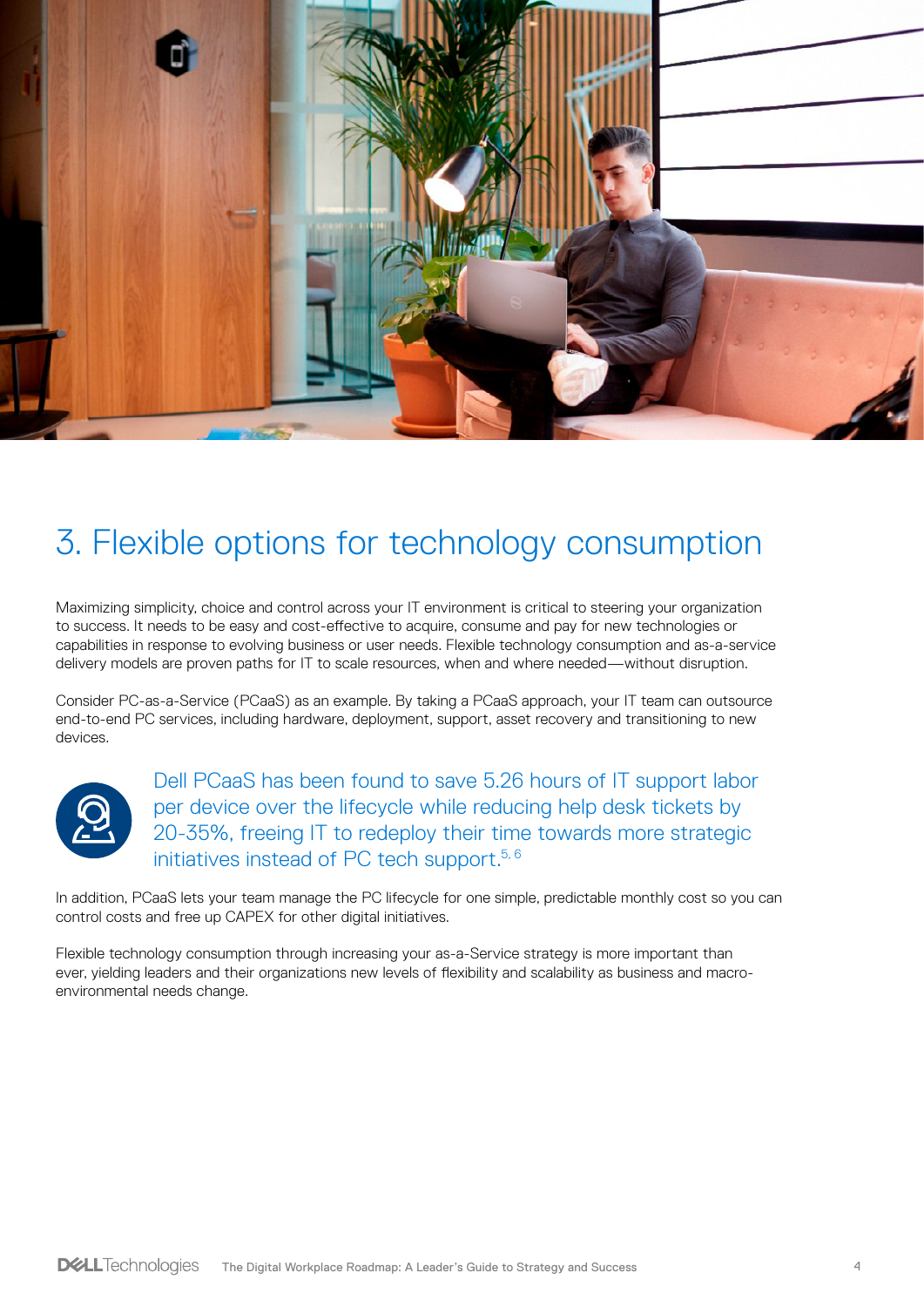# <span id="page-4-0"></span>4. A secure digital workplace environment through intrinsic security

According to research, organizations cite data privacy and security concerns as a top barrier to their transformation, while reporting that strengthening cybersecurity defenses is their top-most acceleration program.1

The shift to the digital workplace makes security all the more critical. Unlike an location-based cybersecurity approach that assumes all employees are under the same roof, a digital workplace needs to protect employees everywhere. At the same time, organizations that require flexibility and agility need to ensure that security can scale along with changing workloads and user demands. Thus, security must be built into the hardware and solutions that employees rely on and considered holistically across your organization's entire technology strategy, rather than approached separately.

An intrinsic security approach incorporates security into the deepest level of your hardware—even below the operating system level—to ensure devices and infrastructure are safely deployed and managed. This approach factors in users, IDs, devices, assets and data across apps and clouds to help identify risk and prevent threats across the digital workplace.

In addition to protecting all devices, your on-premises data centers and cloud environments must be able to scale securely to meet the ondemand needs of users and applications.

Leading organizations experience 18% fewer critical events tied to device compromise on average.<sup>2</sup>

Dell Technologies delivers built-in security across our portfolio of devices, servers, storage, HCI and data protection appliances to protect data wherever it is stored, managed or used.

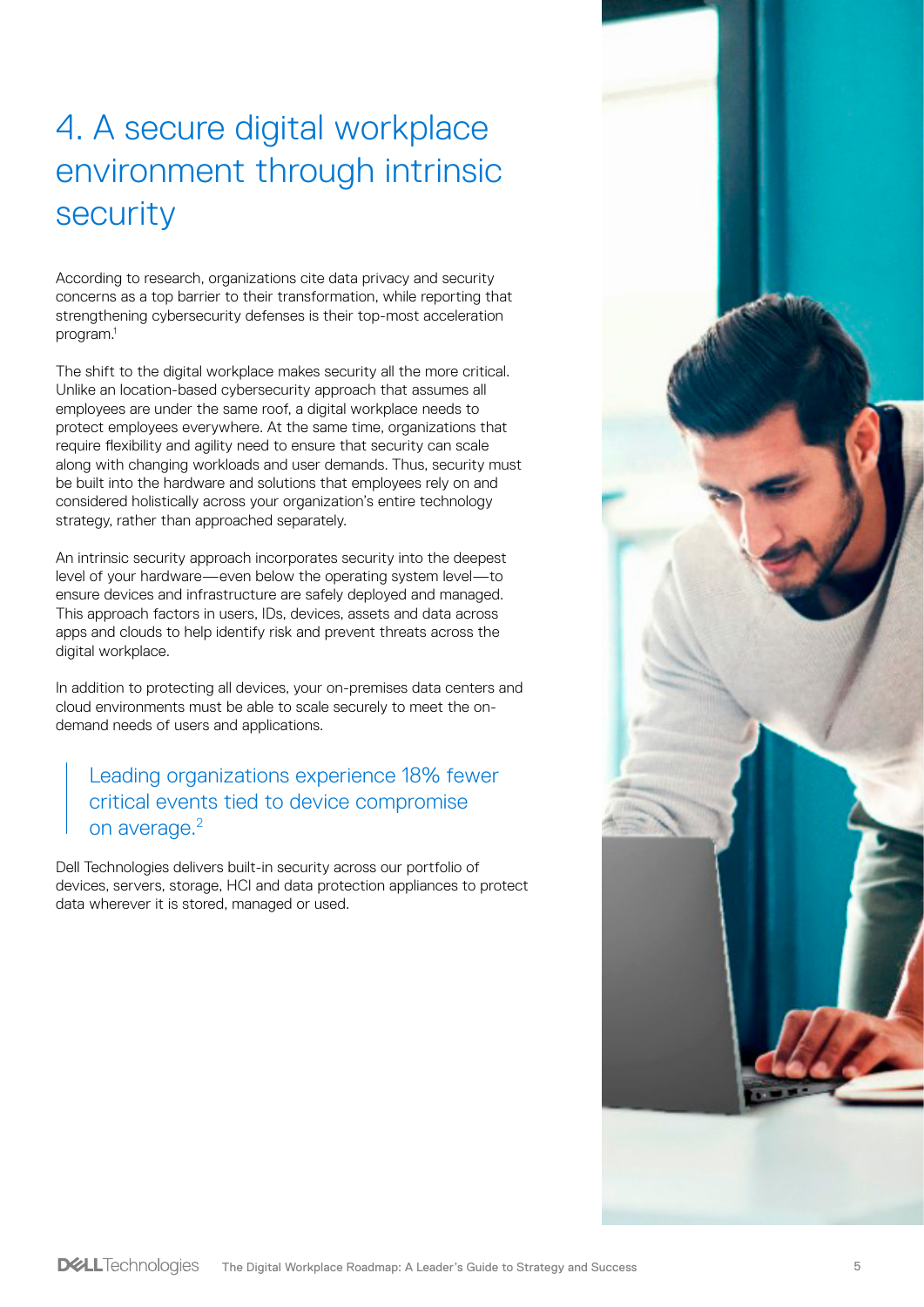## <span id="page-5-0"></span>5. A scalable hybrid cloud strategy

Legacy, on-premises systems are giving way to a connected, multi-cloud approach that enables your organization to easily scale to meet its changing needs and priorities.

More than 80% of organizations report they use more than one cloud today, while the percentage of cloud users that consume cloud infrastructure from more than three providers is expected to double within the next three years.<sup>7</sup> In addition, almost 89% of surveyed orgs plan to deploy private cloud infrastructure in the next 12 months. $8$ 

However, not every cloud is right for every workload. You must have the flexibility, visibility and control to use the right cloud for the right workload at the right time based on your organizational and application requirements. An effective multi-cloud approach allows your organization to leverage flexible consumption and as-a-Service models to deliver the performance and outcomes users require to perform their roles from anywhere.

For example, Dell Technologies offers the APEX Hybrid Cloud that delivers a non-disruptive, consistent experience across private, public and edge clouds so users can access the best environment for their specific use case, with proper scalability, throughput, capacity and performance.

## 6. A modern networking experience

The right path for connectivity may look different now as we move effortlessly between work locations. To compete in today's accelerated world, a digital workplace requires a digital network that can keep up with the data-intensive needs of users and applications.

As organizations embrace hybrid workspaces, data is no longer contained within the corporate network.

#### The average organization now manages 13.53 petabytes of data, an 831% increase since 2016.9

Few organizations have a traditional network that can scale that much in such a short amount of time. It is imperative that CIOs today understand the true volume of data and how it is captured or used across multiple touchpoints to enable seamless productivity across any remote, in-office or on-the-go work environment.

As guaranteeing capacity and bandwidth become top concerns, SD-WAN provides the ability to manage and scale your network digitally without worrying about limitations, performance or availability. Dell EMC SD-WAN Solution powered by VMware is a simple, turnkey solution that lets you deliver high-performance, reliable access to cloud services, private data centers and software-as-a-service-based enterprise applications without burdening the corporate network. It's also shown to assure application performance, improve visibility and reduce WAN costs by up to 75%.10